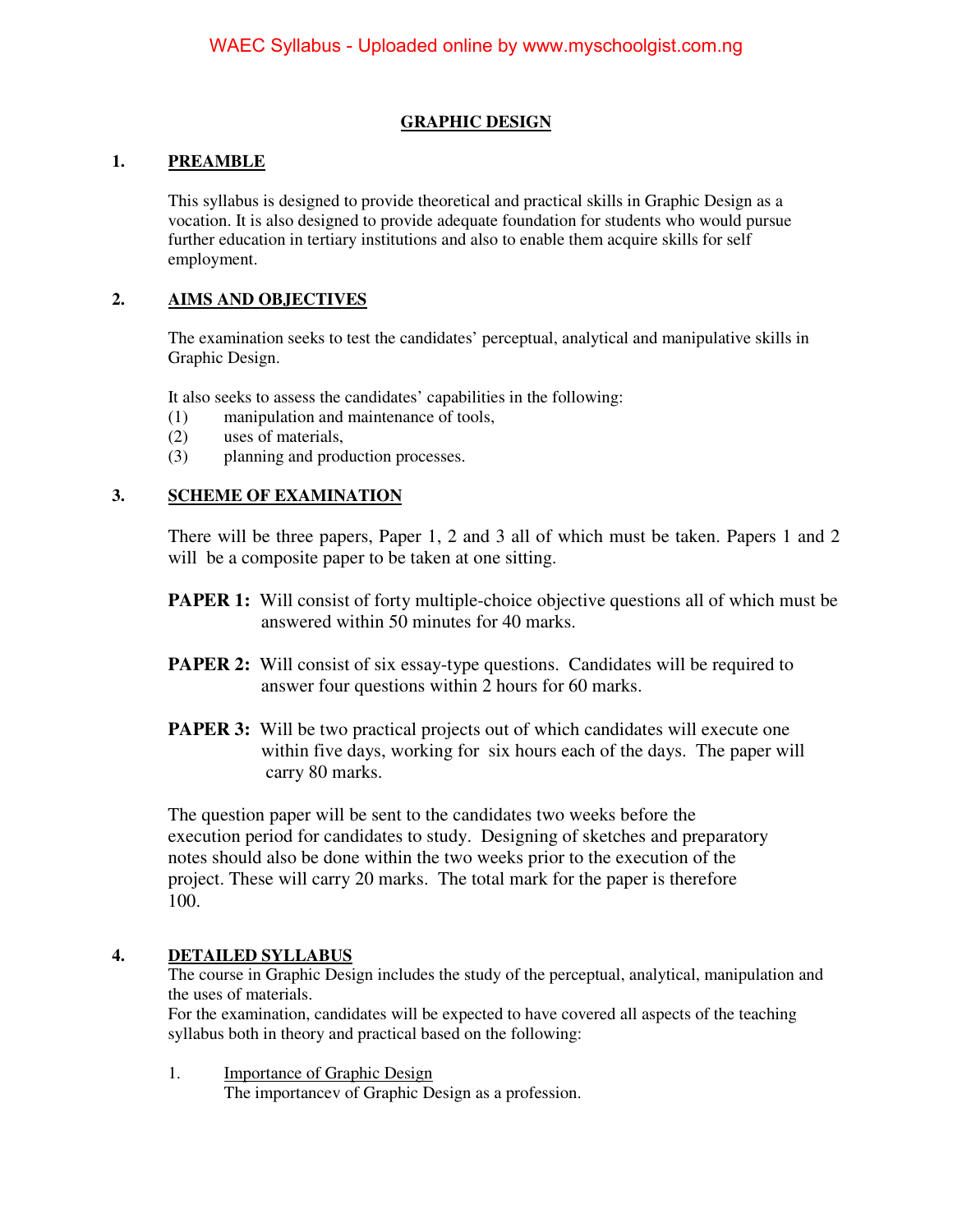# WAEC Syllabus - Uploaded online by www.myschoolgist.com.ng

The role of grahic design in the society.

- 2. Graphic Design tools, materials and equipment
- 3. Lettering

The historical development of the alphabet, Basic forms: Block lettering, serif, calligraphy, freestyle lettering. Principles and practice of lettering.

# 4. Drawing And Illustration

 Basic drawing: forms and shapes. Composition and proportion. Perspective drawing. Shading techniques: hatching and crosshatching, (smudging) blending, Stippling (pointillism) Illustration techniques: pen and ink, pen and wash, flat colour, realistic painting, silhouette, photography, abstract painting, engraving. Importance of illustration, cartooning; the types, importance and functions.

5. Colour

Colour relationships: i.e tints and shades, colour harmonies, analogous and complementary, cool and warm colours, primary and secondary colours, tertiary colour etc.

Colour symbolism:

- 6. Communication Design Visual communication. Meaning and Importance. Design process: stages and layout Types of communication design media: eg. poster, banner, package, label, signboard,signpost, bookcover,billboard, handbill
- 7. Reproduction Processes In Graphic Design

 Historical development, tools, materials and equipment, processes. Processes ie relief printing, stencil printing. Other printing processes – lithography, gravure, photography. Electronic printing devices: Ink jet printing, laser, electrostatic printing.

- 8. Book Design Book typography, type styles and their uses, type indication methods and Page layout.
- 9. Paper Craft

The development of paper, types of paper and their uses, paper sizes, method of making decorative paper: marbling, comb pattern, doodling, wax resist, roller and twine pattern.

10. Book Binding

 Parts of a book, tools, materials, equipment and their uses. Binding methods and styles, book repair binding process, care and maintenance of books.